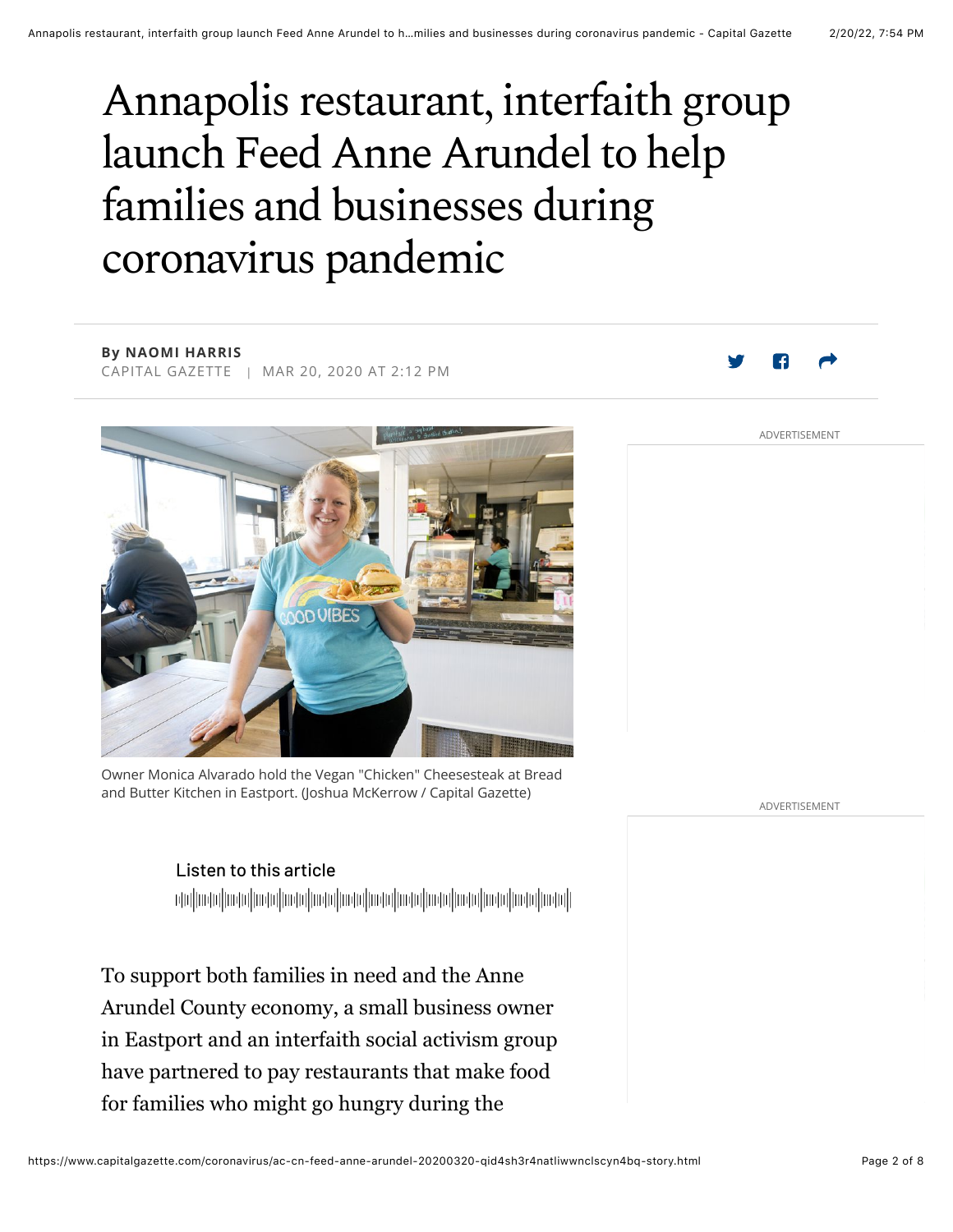ADVERTISEMENT

coronavirus pandemic.

Feed Anne Arundel, an initiative between **Anne Arundel Connecting Together** and owner of the Bread and Butter Kitchen in Eastport, was announced Thursday afternoon in response to the spread of coronavirus.



The idea was born out of conversations between **Monica Alvarado**, owner of the Bread and Butter Kitchen, and the Rev. Ryan Sirmons, lead organizer of ACT.

"We can keep our restaurants busy and make sure they can pay their staff," Alvarado said. "That food goes directly to the people in our community who are in need."

The two organizations recognized that the pandemic has created hardships for the county, as restaurants have had to "cut hours, lay off employees or shut down completely," and families who already are food insecure "are experiencing





ADVERTISEMENT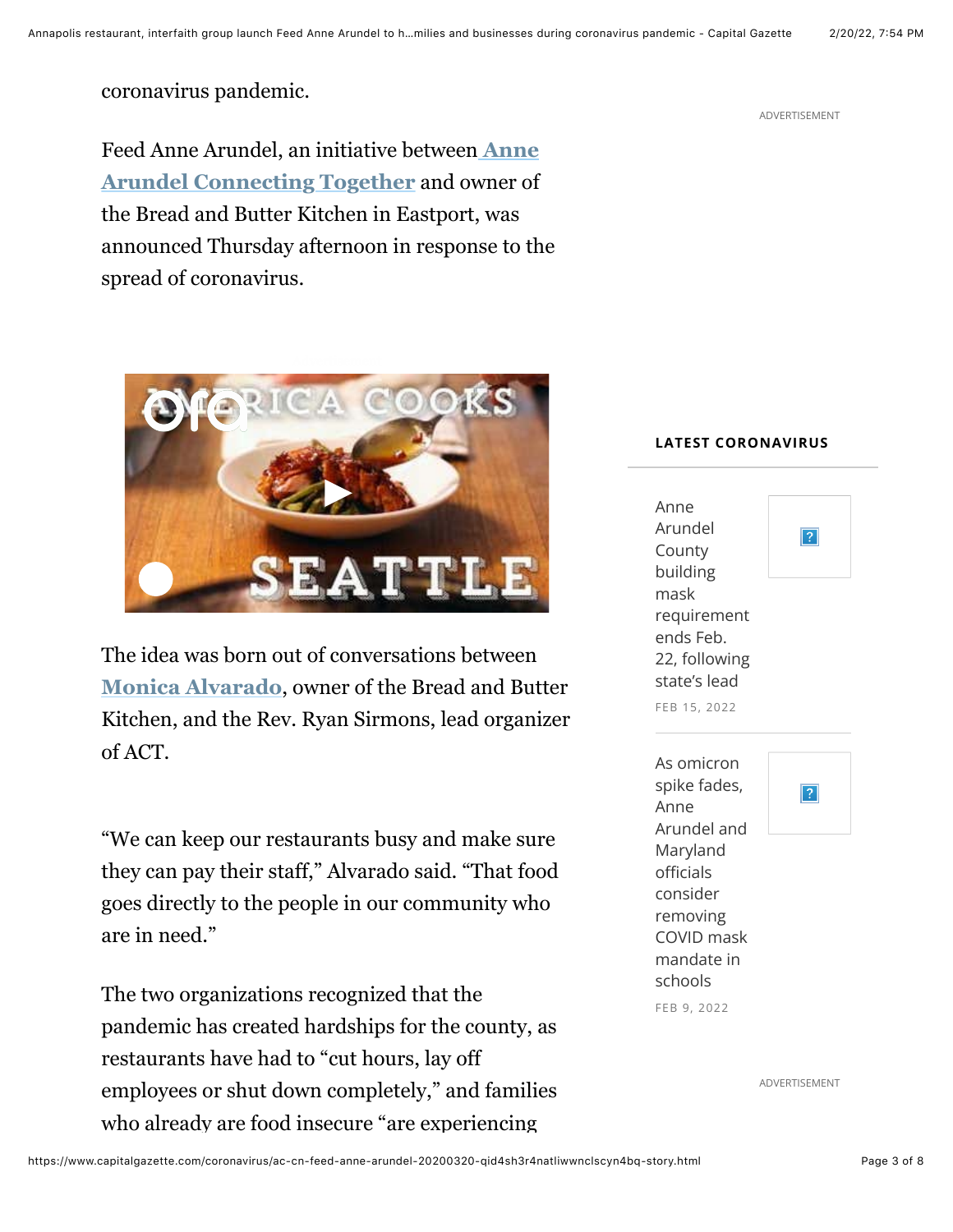even more insecurity as access to food is limited," according to the press release.

who already are food insecure "are experiencing

Feed Anne Arundel plans to pay restaurants to make food for those in need. The organization also has a **donation page** for those interested in supporting the project.

#### **PAID POST**



### **If You Have More Than \$1.000 in the Bank, Make These 4 Moves ASAP LT**

**What Is This?** 

If you've got a  $$1,000$  in the bank, you should make these four moves quickly.

#### **SEE MORE**

**Sponsored Content by The Penny Hoarder** 

Alvarado said that local restaurant owners and employees were emotional after hearing the decision by Gov. Hogan Monday to shut down except for deliveries. She said she and Sirmons wanted to make a positive situation out of a bad one.

Sponsored Links by Taboola **You May Like**

**Psoriatic Arthritis Indicators - Many May Wish They Ha…**

**Mature Trainer: This Is What "In Shape" Older Women …**

**Eat This Every Day To Empty Your Bowels Every…**

**These Cars Are So Loaded It's Hard to Believe They'r…**

ADVERTISEMENT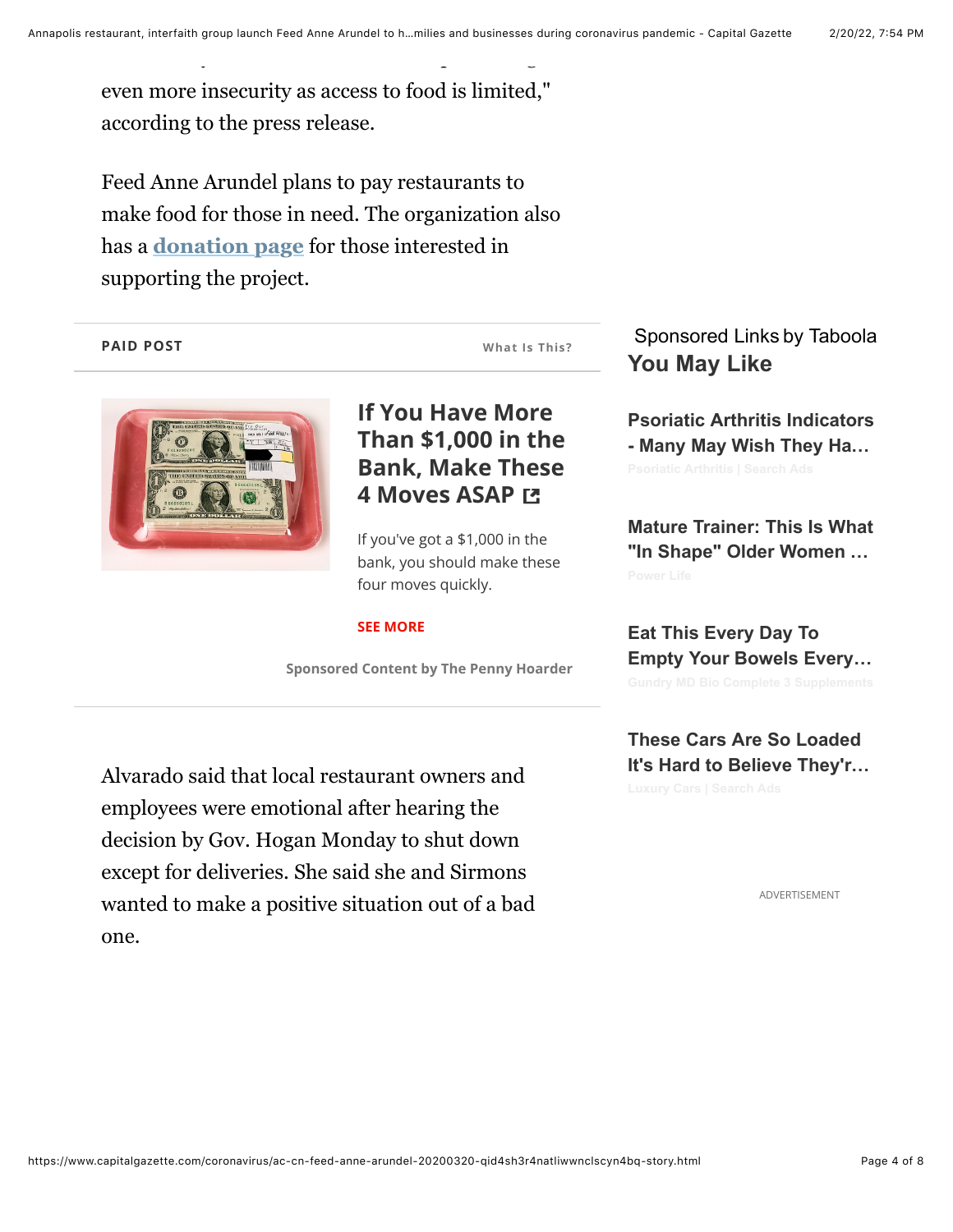

## Breaking News Alerts Newsletter As it happens

When big news breaks in our area, be the first to know.

"Anything we can do to help the community and keep our staff employed is amazing," she said.

So far, 15 restaurants have agreed to the partnership and she said she has emailed over 60 restaurants, with an expectation to hear back from many more.

The organization also will work with Anne Arundel County Partnership for Children, Youth and Families and mobile food pantries to provide prepared meals as well as groceries. For interested restaurants, Alvarado said to reach out to her. So far, ACT has identified the families in need.

The initiative will hold a trial run on Saturday with 300 meals, according to Reverend Ryan Sirmons.

From there, they will redirect meals to additional food kitchens and follow the schedule provided by the county agency. The initial goal is to feed over 600 people and increase the meals as much as possible to meet the necessary demand and funds, he said.

| REAL<br><b>ESTATE</b>                                                     |   |
|---------------------------------------------------------------------------|---|
| On the Level:<br>One thing to<br>remember:<br>Electrocution<br>is forever | ? |
| DEC 13, 2014                                                              |   |
|                                                                           |   |
| <b>FOOD AND</b><br><b>DRINK</b>                                           |   |
| Wine, etc.:                                                               |   |
| Cameron                                                                   |   |
| Hughes                                                                    |   |
| bounces                                                                   |   |
| back with an                                                              |   |
| incredible                                                                |   |
| wine value                                                                |   |
| AUG 25, 2020                                                              |   |
|                                                                           |   |
| <b>BOWIE</b>                                                              |   |
| After 40                                                                  |   |
| years, Bowie                                                              |   |
| Golf                                                                      |   |

**MOST READ** 

R/9A Management owners leaving the company that runs the city's course FEB 3, 2021